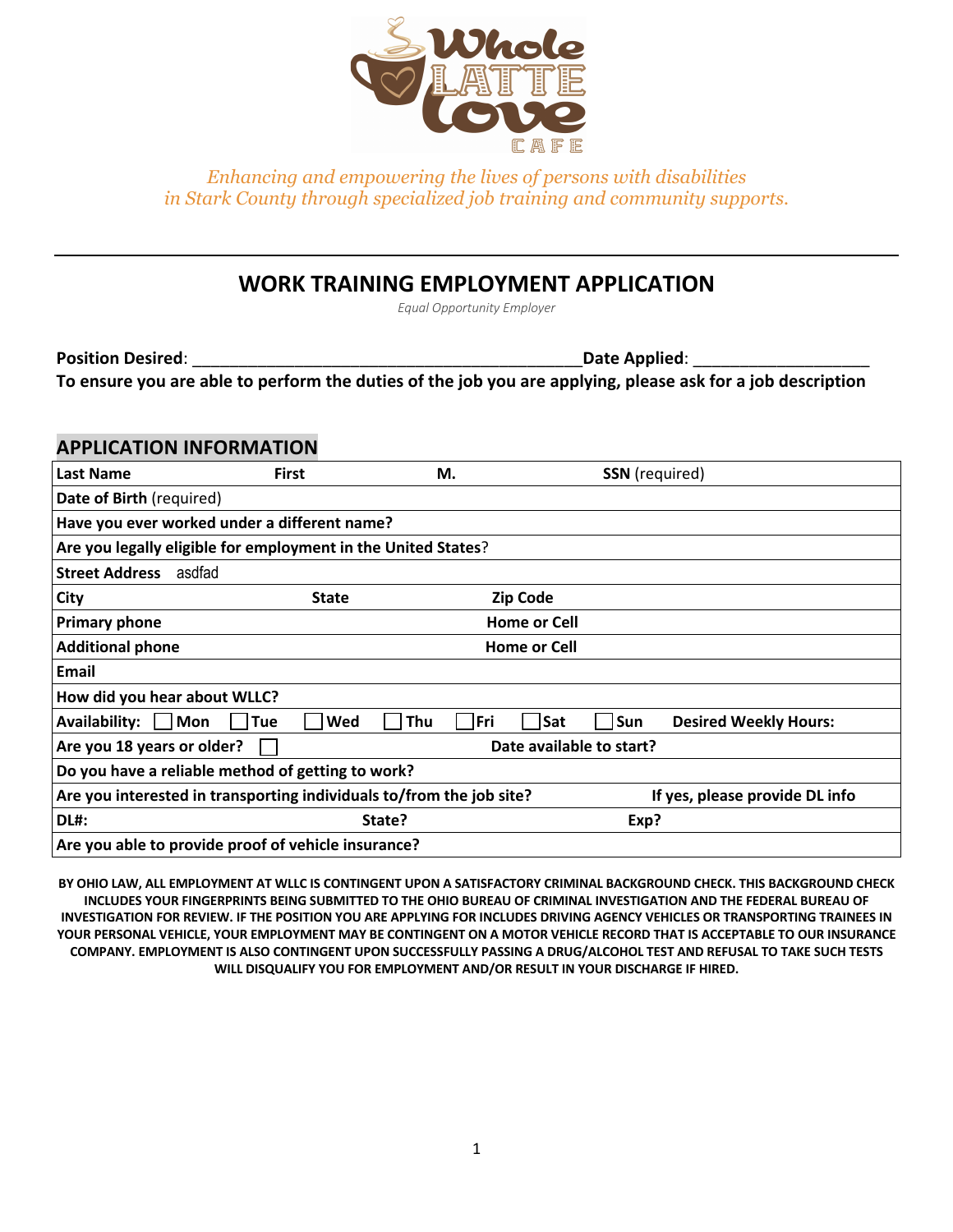

**REFERENCES** (please include at least **one** professional reference)

|                     | In accordance with Ohio Administrative Code 5123:2-2-02, (14) (1b), WLLC will attempt to obtain a reference from your references |
|---------------------|----------------------------------------------------------------------------------------------------------------------------------|
| <b>NAME</b>         | <b>Association to you?</b>                                                                                                       |
| <b>Company Name</b> |                                                                                                                                  |
| <b>Years Known</b>  | Phone / Email:                                                                                                                   |
| <b>NAME</b>         | Association to you?                                                                                                              |
| <b>Company Name</b> |                                                                                                                                  |
| <b>Years Known</b>  | Phone / Email:                                                                                                                   |
| <b>NAME</b>         | <b>Association to you?</b>                                                                                                       |
| <b>Company Name</b> |                                                                                                                                  |
| <b>Years Known</b>  | Phone / Email:                                                                                                                   |
|                     |                                                                                                                                  |

## **EDUCATION AND TRAINING**

| <b>High School Name &amp; Location:</b>                 |                                           |  |  |  |
|---------------------------------------------------------|-------------------------------------------|--|--|--|
| Did you graduate?<br>Yes<br>l No                        | <b>GED Obtained?</b><br>l Yes<br>l No     |  |  |  |
| <b>Business / Technical School: (Name, City, State)</b> |                                           |  |  |  |
| <b>Years Completed?</b>                                 | <b>Degree Earned?</b>                     |  |  |  |
| <b>Undergraduate College: (Name, City, State)</b>       |                                           |  |  |  |
| <b>Years Completed?</b>                                 | Honors/Degree/Specialty/ Course of Study: |  |  |  |
| Graduate or Trade School: (Name, City, State)           |                                           |  |  |  |
| <b>Years Completed?</b>                                 | <b>Degree Earned?</b>                     |  |  |  |

**EMPLOYMENT** (begin with most recent employer and do not substitute "see resume" in this section)

| Company                     |              | Phone                                                                                                                          |
|-----------------------------|--------------|--------------------------------------------------------------------------------------------------------------------------------|
| <b>Street Address</b>       |              |                                                                                                                                |
| City                        | <b>State</b> | Zip                                                                                                                            |
| <b>Job Title</b>            |              | <b>Supervisors Name</b>                                                                                                        |
| <b>Responsibilities</b>     |              |                                                                                                                                |
| <b>Reason for Leaving</b>   |              |                                                                                                                                |
| <b>Dates Employed: From</b> | to           | Rate of Pay:                                                                                                                   |
|                             |              | In accordance with Ohio Administrative Code 5123:2-2-02, (14) (1a), WLLC will attempt to obtain a reference from this employer |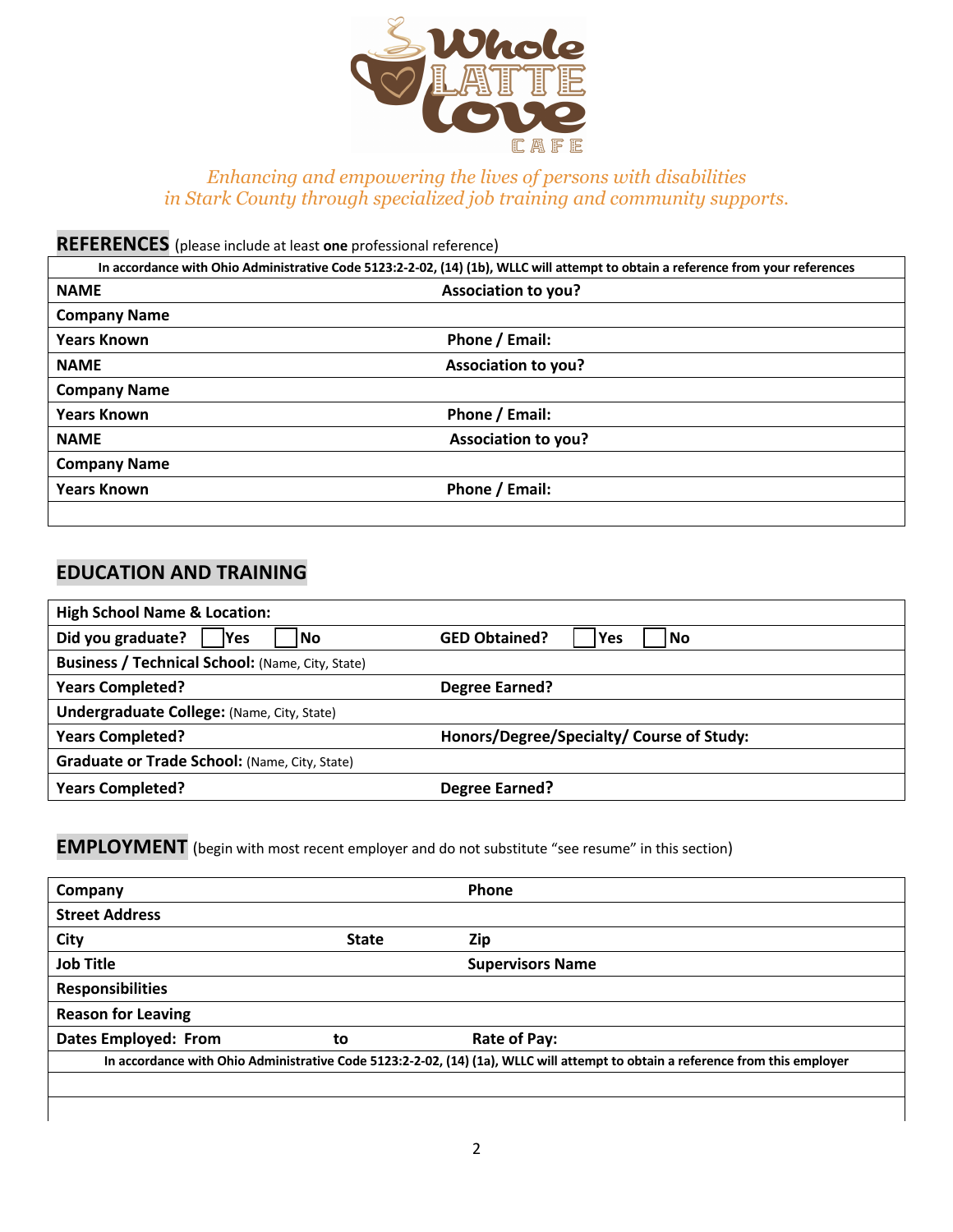

| PREVIOUS EMPLOYMENT CONTINUED                                                                                                  |              |                         |  |  |
|--------------------------------------------------------------------------------------------------------------------------------|--------------|-------------------------|--|--|
| Company                                                                                                                        |              | Phone                   |  |  |
| <b>Street Address</b>                                                                                                          |              |                         |  |  |
| City                                                                                                                           | <b>State</b> | Zip                     |  |  |
| <b>Job Title</b>                                                                                                               |              | <b>Supervisors Name</b> |  |  |
| <b>Responsibilities</b>                                                                                                        |              |                         |  |  |
| <b>Reason for Leaving</b>                                                                                                      |              |                         |  |  |
| <b>Dates Employed: From</b>                                                                                                    | to           | Rate of Pay:            |  |  |
| In accordance with Ohio Administrative Code 5123:2-2-02, (14) (1a), WLLC will attempt to obtain a reference from this employer |              |                         |  |  |
|                                                                                                                                |              |                         |  |  |
| Company                                                                                                                        |              | Phone                   |  |  |
| <b>Street Address</b>                                                                                                          |              |                         |  |  |
| City                                                                                                                           | <b>State</b> | Zip                     |  |  |
| <b>Job Title</b>                                                                                                               |              | <b>Supervisors Name</b> |  |  |
| <b>Responsibilities</b>                                                                                                        |              |                         |  |  |
| <b>Reason for Leaving</b>                                                                                                      |              |                         |  |  |
| <b>Dates Employed: From</b>                                                                                                    | to           | Rate of Pay:            |  |  |
| In accordance with Ohio Administrative Code 5123:2-2-02, (14)(1a), WLLC will attempt to obtain a reference from this employer  |              |                         |  |  |

### **SKILLS AND EXPERIENCES**

**Please use this space to list any special skills, or volunteer experiences that may relate to the position for which you are applying:**

**If you have a gap in your work history, please explain this gap below:**

\_\_\_\_\_\_\_\_\_\_\_\_\_\_\_\_\_\_\_\_\_\_\_\_\_\_\_\_\_\_\_\_\_\_\_\_\_\_\_\_\_\_\_

PRINT NAME

SIGNATURE DATE

\_\_\_\_\_\_\_\_\_\_\_\_\_\_\_\_\_\_\_\_\_\_\_\_\_\_\_\_\_\_\_\_\_\_\_\_\_\_\_\_\_\_\_\_ \_\_\_\_\_\_\_\_\_\_\_\_\_\_\_\_\_\_\_\_\_\_\_\_\_\_\_\_\_\_\_\_\_\_\_\_\_\_\_\_\_\_